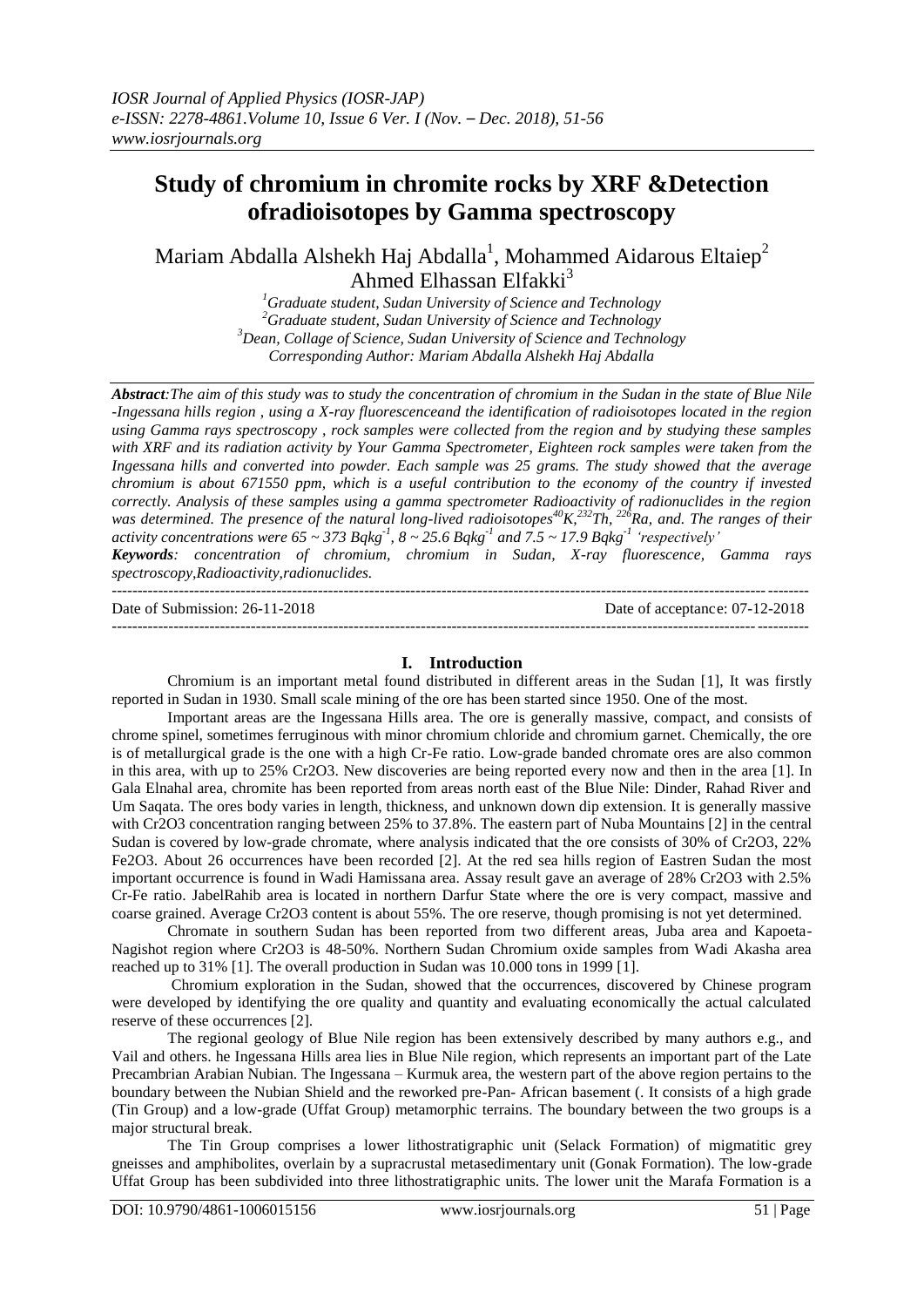shelf sequence, which is in tectonic contact with the Ingessana Formation, a striking mafic-ultramafic association representing dismembered remnants of an ophiolite. The apparently uppermost units of the Uffat Group, the Kurmuk Formation comprises a thick calc-alkaline succession of volcanic and sedimentary rocks, with island-arc affinities. As the other parts of the Arabian-Nubian Shield, all the units have been pierced by various intrusions ranging from syn-to post-orogenic and anorogenic complexes [3].

## **II. Materials and methods:**

## *1. Area Description:*

Ingessana Hills lies in the eastern part of the Blue Nile State between longitudes 33˚ 32΄ N - 34˚ 15΄ N. It is about 80 km from Damazin the capital of Blue Nile State and connected by fairly well-maintained motor roads. Railways and roads connect Damazin with Khartoum, and other parts of the country. Damazin has an airstrip.TheIngessana Hills area is characterized by high (600 ft above sea level) and steep relief topography, due to the presence of ultramafic and other intrusive rocks. The plains surrounding the Ingessana massif are covered with thick bushes and tall grass. The eastern part of the massif drains to the Blue Nile, while the western part of the area drains to the White Nile [4].

## *2.Sample collection and preparation:*

Sample were crushed and ground to 2mm size, to facilitate chrome releasing and ending up in the leaching Solution. Sub-samples from bulk samples were taken using quartering technique which consists of piling the ore into conical heap, spreading this out into circles cakes , and dividing the cake into the quarters , taking opposite quarters . This process was repeated until a suitable sample was collected.

Figure 1, view map of the Blue Nile Hills of Sudan. A total of 18 rock samples were collected from the study area and the samples were transferred to a powder amount of each sample 25 grams. These samples were analyzed using an  $X - ray$  fluorescence and a gamma ray spectroscopy to determine the concentration of chromium and determine the radionuclides found in the region.



**Fig (1):** [Map of Sudan showing the location of the study area](https://www.google.com/url?sa=i&rct=j&q=&esrc=s&source=images&cd=&cad=rja&uact=8&ved=2ahUKEwiP1ZT82-PeAhWG34UKHZa4APkQjRx6BAgBEAU&url=http://archive.irinnews.org/multimedia/BlueNile/&psig=AOvVaw3MgYkTulZ7huXxVDiMJjO1&ust=1542828977186003)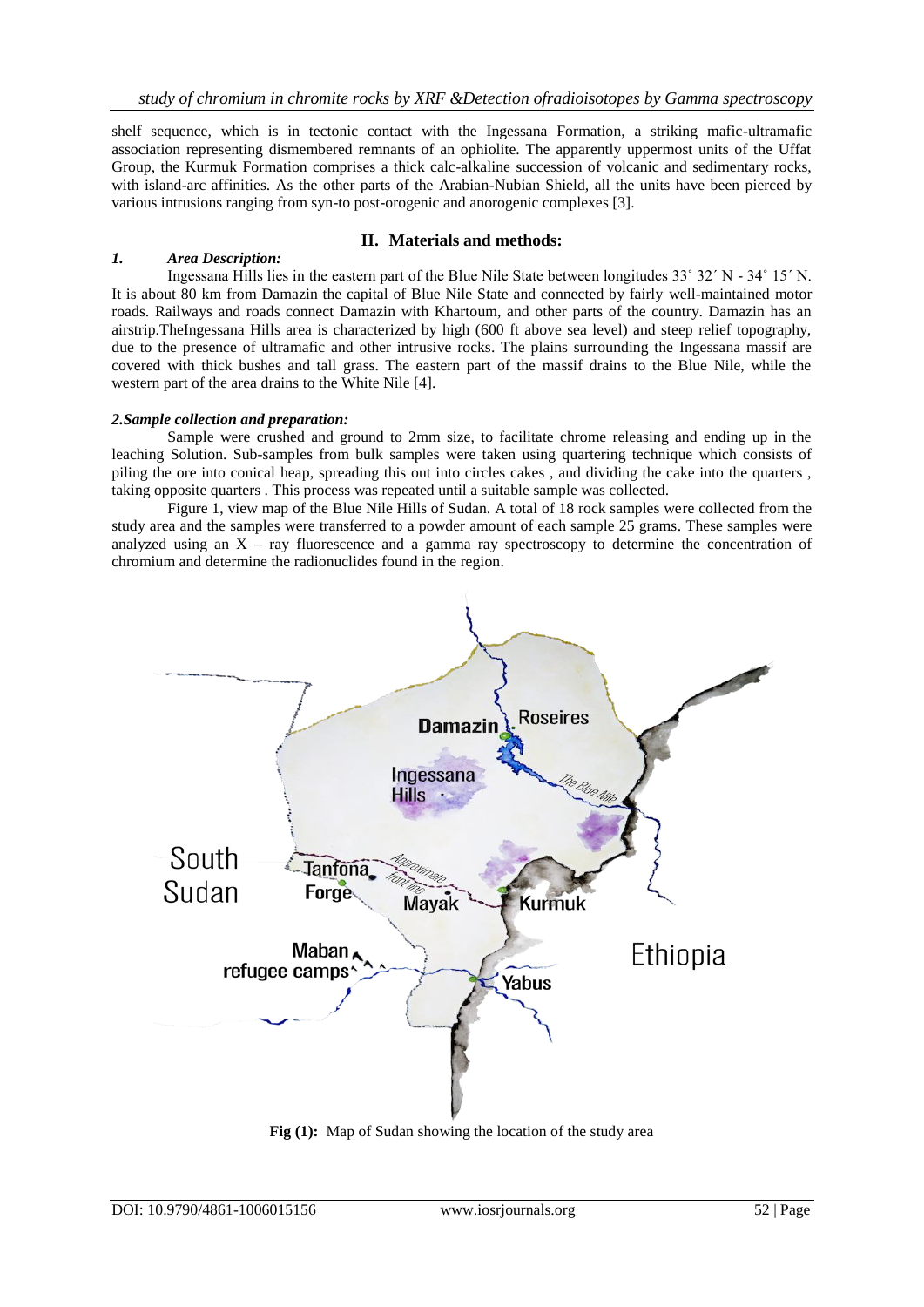# **III. Experimental method:**

The samples were collected using an X-ray device. The study showed that the total number of elements found in the region by observing the results on the machine (Cr, Fe,Ni,Mn,Mo,Nb,Cd,Sb,Zn,Sn,Zr) was the highest percentage of the chromium element. The samples were analyzed and analyzed by a gamma device where the radioisotopes found in the region And the highest radiation activity was shown through the study of the element of potassium(K-40) and there are other elements which are(K- 40, Th -232, Th228, Ra -226, Eu -152 , Cs -134 , Cs -137 ) .

# **IV. Results and Discussion**:

## *The results of X-ray fluorescence for analysis samples:*

Table(1):Heavy metalcontentintheevaluationin rock samples concentrations in ppm.

| <b>Techniques</b> | Sample code     | Cr     | Fe     | Ni       | Mn    | <b>Nb</b>      | C <sub>d</sub> | x x<br>Sb      | Zn         | Sn   |
|-------------------|-----------------|--------|--------|----------|-------|----------------|----------------|----------------|------------|------|
|                   | S <sub>1</sub>  | 639400 | 349200 | 6300     | 4800  | ND             | ND             | ND             | ${\rm ND}$ | ND   |
|                   | S <sub>2</sub>  | 669800 | 324100 | 1500     | 4300  | <b>ND</b>      | ND             | ND             | <b>ND</b>  | ND   |
|                   | S <sub>3</sub>  | 648800 | 351200 | ND       | 3822  | ND             | ND             | <b>ND</b>      | ND         | ND   |
|                   | <b>S4</b>       | 700700 | 287100 | ND       | 11900 | <b>ND</b>      | ND             | <b>ND</b>      | <b>ND</b>  | ND   |
|                   | S <sub>5</sub>  | 689100 | 310300 | ND       | ND    | 200            | ND             | <b>ND</b>      | <b>ND</b>  | ND   |
| <b>XRF</b>        | S <sub>6</sub>  | 738000 | 254100 | 7700     | ND    | N <sub>D</sub> | ND             | N <sub>D</sub> | ND         | ND   |
|                   | S7              | 669600 | 324500 | ND       | 5600  | ND             | ND             | ND             | ${\rm ND}$ | ND   |
|                   | S8              | 650700 | 333900 | 5700     | 8200  | <b>ND</b>      | 1000           | ND             | ND         | ND   |
|                   | S <sub>9</sub>  | 673200 | 315000 | 1400     | 8900  | <b>ND</b>      | ND             | 1200           | <b>ND</b>  | ND   |
|                   | S <sub>10</sub> | 674000 | 318000 | 4000     | ND    | N <sub>D</sub> | ND             | 4000           | ND         | ND   |
|                   | S11             | 649800 | 338500 | 11400    | ND    | <b>ND</b>      | ND             | <b>ND</b>      | <b>ND</b>  | ND   |
|                   | S <sub>12</sub> | 670300 | 316800 | ND       | 11500 | ND             | ND             | 1100           | ND         | ND   |
|                   | S <sub>13</sub> | 659000 | 321000 | ND       | 14000 | ND             | ND             | $\rm ND$       | 6000       | ND   |
|                   | S <sub>14</sub> | 676900 | 318400 | $\rm ND$ | 3600  | ND             | ND             | ND             | ND         | 800  |
|                   | S <sub>15</sub> | 682400 | 302400 | ND       | 13100 | ND             | ND             | $\rm ND$       | ND         | 1800 |
|                   | S <sub>16</sub> | 670900 | 320200 | ND       | 7200  | ND             | ND             | 1400           | ND         | ND   |
|                   | S17             | 635800 | 337200 | ND       | 26800 | ND             | ND             | ND             | ${\rm ND}$ | ND   |
|                   | S18             | 684100 | 309100 | 1700     | 3500  | <b>ND</b>      | ND             | <b>ND</b>      | ND         | 1300 |
|                   | Average         | 671250 | 318389 | 4963     | 9087  | 200            | 1000           | 1925           | 6000       | 1300 |



**Fig (2):**plot show compareelements average concentration of 18 samples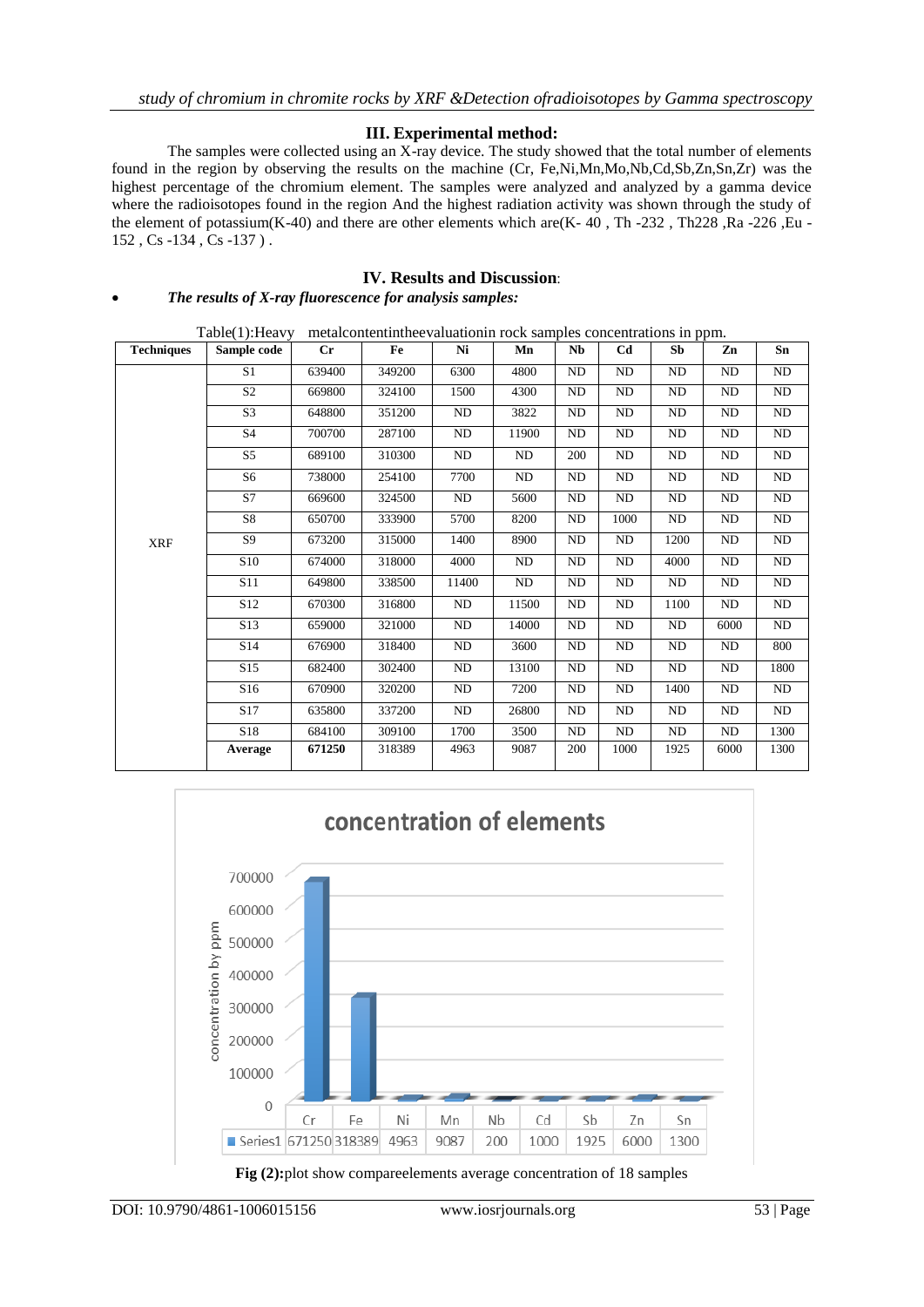|                 |           |             | in rock samples. |             |             |                                     |                |
|-----------------|-----------|-------------|------------------|-------------|-------------|-------------------------------------|----------------|
| <b>Sample</b>   | $^{40}$ K | $^{232}$ Th | $^{226}Ra$       | $^{228}$ Th | $^{152}$ Eu | $\overline{^{134}\text{C}}\text{s}$ | $^{137}Cs$     |
| code            |           |             |                  |             |             |                                     |                |
| S1              | 140       | 21.7        | 13.7             | 4.7         | ND          | ND                                  | <b>ND</b>      |
| S <sub>2</sub>  | 174       | 19.4        | 10.9             | ND          | 4.7         | ND                                  | <b>ND</b>      |
| S <sub>3</sub>  | 175       | 17.9        | 16.8             | ND          | ND          | ND                                  | <b>ND</b>      |
| S <sub>4</sub>  | 231       | 17.4        | 13.7             | ND          | ND          | ND                                  | ND             |
| S <sub>5</sub>  | 242       | 21.2        | 15.7             | ND          | ND          | 1.06                                | 0.48           |
| S6              | 366       | 13.5        | 12.3             | 4.1         | ND          | ND                                  | 1.21           |
| S7              | 373       | 17.2        | 12.4             | 3.00        | ND          | ND                                  | ND             |
| S8              | 184       | 25.6        | 14.5             | 4.00        | ND          | ND                                  | 0.83           |
| S9              | 312       | 16.2        | 10.5             | 2.3         | ND          | ND                                  | N <sub>D</sub> |
| S <sub>10</sub> | 352       | 19.7        | 11.8             | 2.5         | ND          | ND                                  | N <sub>D</sub> |
| S11             | 316       | 17.1        | 11.3             | ND          | ND          | ND                                  | N <sub>D</sub> |
| S <sub>12</sub> | 65        | 23.00       | 17.9             | ND          | ND          | ND                                  | N <sub>D</sub> |
| S <sub>13</sub> | 197       | 15.5        | 14.5             | 15.6        | ND          | ND                                  | N <sub>D</sub> |
| S14             | 345       | 18.9        | 9.6              | ND          | ND          | N <sub>D</sub>                      | N <sub>D</sub> |
| S <sub>15</sub> | 151       | 15.1        | 13.7             | 13.2        | ND          | ND                                  | N <sub>D</sub> |
| S <sub>16</sub> | 151       | 10.3        | 7.5              | ND          | ND          | ND                                  | N <sub>D</sub> |
| S <sub>17</sub> | 283       | 12.2        | 8.9              | ND          | ND          | ND                                  | N <sub>D</sub> |
| S18             | 373       | 8.00        | 11.8             | 14.7        | ND          | ND                                  | ND             |
| Min             | 65        | 8.00        | 7.5              | 2.3         | 4.7         | 1.06                                | 0.48           |
| <b>Max</b>      | 373       | 25.6        | 17.9             | 15.6        | 4.7         | 1.06                                | 1.21           |
| Average         | 246.1     | 17.21       | 12.63            | 7.12        | 4.7         | 1.06                                | 0.84           |

 *The results of Gamma spectroscopy measurements:* **Table (2) :** activity concentrations  $(Bq/Kg)$  of gamma emitters from <sup>40</sup>K, <sup>226</sup>Ra, <sup>228</sup>Th, <sup>152</sup>Eu, <sup>134</sup>Cs and <sup>137</sup>Cs

**ND refer to Non-Detection**



**Fig (3):** Average activity concentrations of <sup>226</sup>Ra, <sup>228</sup>Th, <sup>152</sup>Eu, <sup>134</sup>Cs and <sup>137</sup>Cs and<sup>40</sup> K, in rock samples from Blue Nile state – Ingessanahills.

# *Chromium in Steel Industry:*

The only important ore mineral of chromium is the chromite –  $FeOCr_2O_3$  (68%  $Cr_2O_3$ , 32% FeO) which crystallizes in the isometric system. The hardness value is 5.5 on Mohr scale and its specific gravity is in color, it is iron – black to brownish –black. Pure chromite with composition FeCr $\cdot$ O<sub>4</sub> is rare because magnesium usually substitutes for some ferrous ion and aluminium and ferrous ion substitutes for chromium.

Chromium is produced in the form of ferro-chromium by various methods ranging from reduction in an electric furnace, electrolysis, thermal dissociation, thermal decomposition. Ferro-chromium has been produced by reduction of chromite ores with carbon or silicon in an electric furnace. It can also be produced by a silicon thermic reaction in the presence of suitable oxidizing agents such as calcium chromate CaCrO4, sodium nitrate NaNO<sub>3</sub>, or manganese dioxide MnO<sub>2</sub> in an exothermic reaction. It can equally be produced by exothermic reduction of chemically produced  $Cr_2O_3$  using powdered aluminium as the reductant. The use of aluminium is associated with explosive hazards and with considerable losses of chromium while molten aluminium in an arc furnace at 14930C reacts vigorously with  $Cr_2O_3$ . To avoid this explosion the molten aluminium is best poured at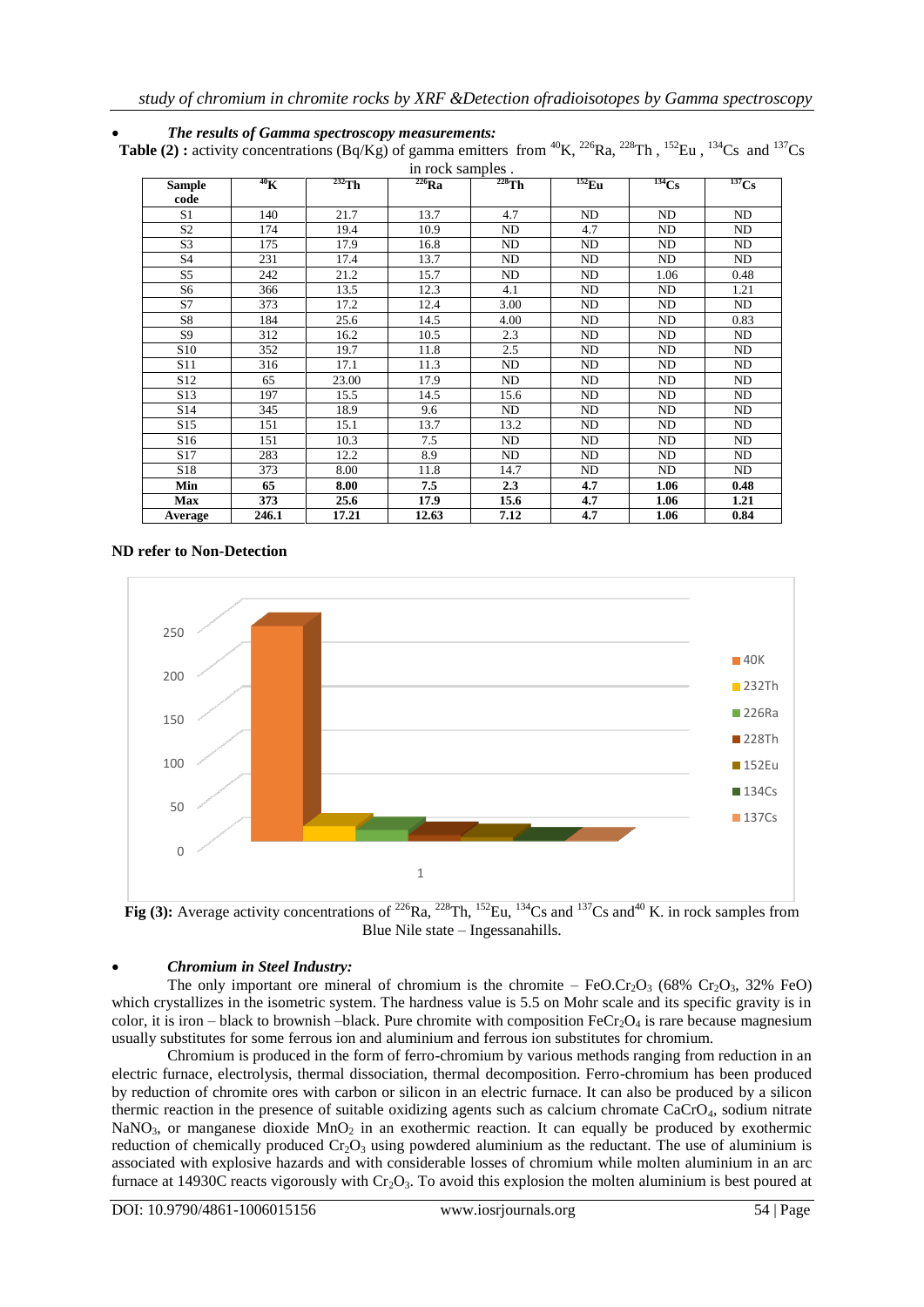a lower temperature into a melt of  $Cr_2O_3$  and with vigorous stirring, nearly 94% of chromium recovery has been reported. Chromium metal is also produced on a commercial scale by electrolysis of an ammonium chromium alum solution prepared either from chromium ore or from high carbon ferro-chromium. In addition, it is produced in more limited quantities by thermal dissociation of chromium iodide in contact with a suitable heated deposition surface under vacuum conditions. This gives the purest chromium presently available [5] .

The stainless-steel industry is the largest consumer of ferrochrome and the revival in stainless steel production has been remarkable in Europe, the USA, Japan and South Korea. In addition, China has been increasing its production of stainless steel since 2009 and this whole aspect is multiplying the world consumption of ferrochrome. [6]

The split between the main stainless-steel grades shows an increase in the volume of 300 series produced. The decline in the production of 400 series has been caused by the global drop in automobile manufacturing which accounts for a large volume of chromium stainless. The market share of 200 series has decreased over the course of 2009 due to the recovery of stainless-steel production outside China [7].

As per USGS, if all of the chromium in stainless steel comes from ferrochrome, one ton of ferrochrome would be required to produce 3 to 3.5 tons of stainless steel. However, since some chromium comes from recycled stainless-steel scrap, the actual requirement of ferrochrome is little less.

Stainless steel is basically a low carbon steel which contains a minimum of 10.5% of chromium. The unique stainless, corrosion resisting properties is because of the addition of chromium. The corrosion resistance and other useful properties of steel are enhanced by increased chromium content and by the addition of other elements such as molybdenum, nickel and nitrogen. Stainless steel is mainly categorized into three series, depending on the type and amount of alloying material:

The chromium industry comprises of chrome ore, chromium chemicals and metal, ferrochrome, stainless steel, and chromite refractory producers. The industry structure has been showing changing trend in the past years.

Chromite ore mines tend to be owned and operated by chromite refractory, chromium chemical, or ferrochrome producers as:

-Chromium chemical industry has eliminated excess production capacity, concentrating on production growth in surviving plants.

-Chromite refractory use has been declining; however, foundry use has been increasing slowly.

-Environmental concerns have reduced the use of chromite refractories and chromium chemicals.

-The proportion of chromite ore from independent producers is declining, while that from vertically integrated producers is increasing.

 This trend is associated with the migration of ferrochrome production capacity from stainless-steelproducing countries to chromite ore-producing countries, a trend that has been interrupted with the emergence of China as a significant ferrochrome and leading stainless-steel producer.

## **V. Conclusion**

Through this study, the presence of chromium in the Blue Nile region of the Ingessana Hills was verified after samples were taken from this area.

The concentration of chromium in the analyzed samples was found to be highly variable. The average concentration of this element was (671250) PPM, after the statistical work of the results obtained. The samples were analyzed using XRF.

This element can be utilized because it enters many industries. The study radioactivity of radionuclides emitted 226Ra, 228 Th, 152 Eu, 134 C, 137 C and 40 K was found in rock samples from different locations in some Ingessana hills by using gamma spectroscopy.

The significance of the current study relies on its contribution to the efforts being done to generate a radiation map for Sudan and on the targeted area.

The activity concentrations and the absorbed dose rates, due to  $^{226}Ra$ ,  $^{232}Th$  and  $^{40}K$ , these values obtained from the rockssamples were less than the recommended safe and criterion limits given by UNSCEAR.

The study uses Spectral HPGe detector to evaluate the activity concentrations of  $^{226}Ra$ ,  $^{232}Th$  and  $^{40}K$  in 18 rocks samples taken from the IngessanaHills,Blue Nile State**,**The activity concentrations may be limited to the randomly taken samples and the results may not be generalized to the whole IngessanaHills,Blue Nile State. More samples are needed to evaluate

Results of the study could serve as an important baseline radiometric data for future epidemiological studies and monitoring initiatives in the study area. The statistical methods were applied to study the relationship between all the calculated natural radionuclides.